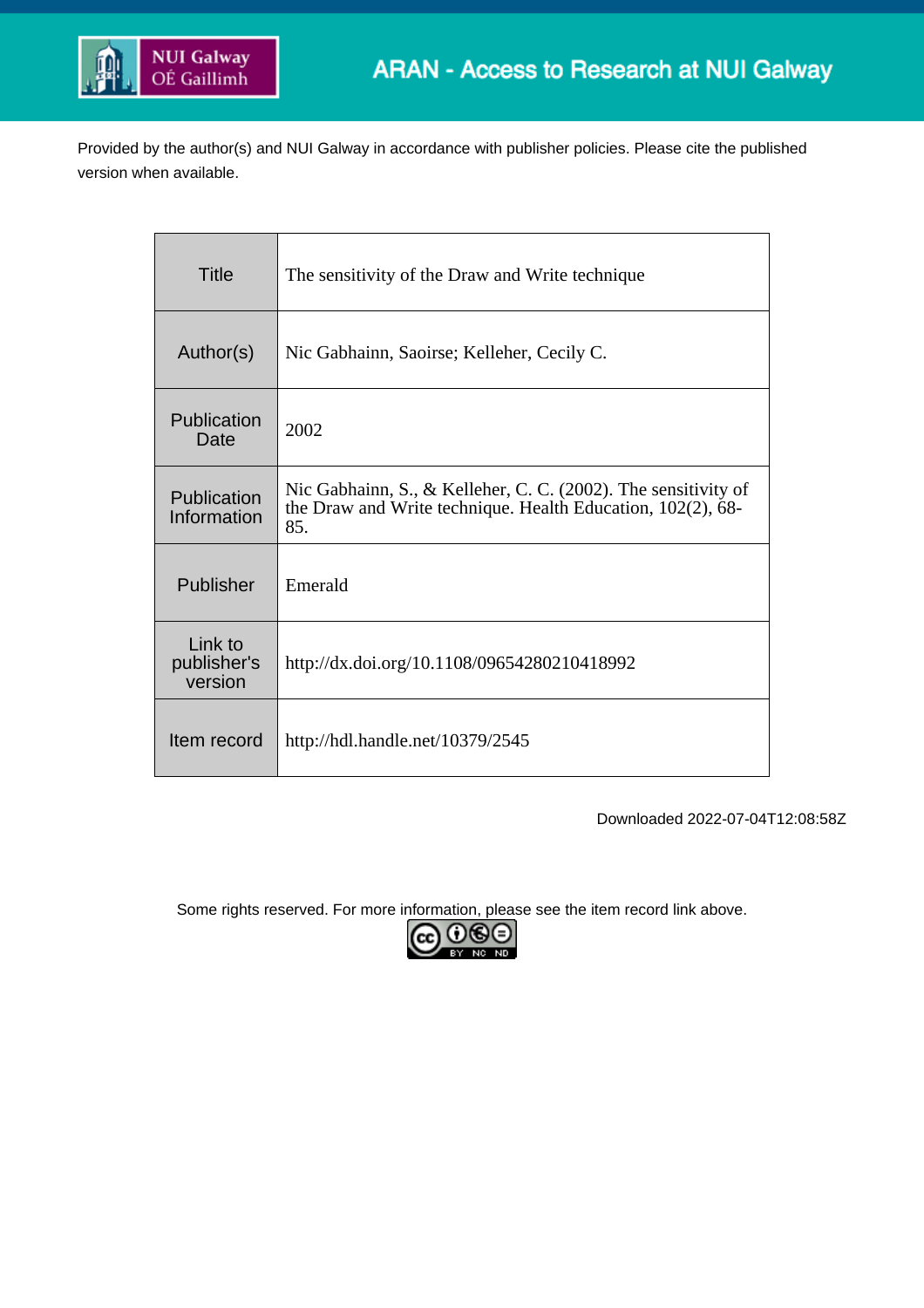# The sensitivity of the draw and write technique

Saoirse Nic Gabhainn and Cecily Kelleher

#### The authors

Saoirse Nic Gabhainn is Lecturer, Department of Health Promotion, and Cecily Kelleher is Professor, Health Promotion, both at the National University of Ireland, Galway, Ireland.

#### **Keywords**

Children, Evaluation, Perception, Health, Education, Schools

#### **Abstract**

This paper presents comparative data from two evaluations which employed the draw and write technique to collect data from primary school pupils (ages eight to ten years). Pupils from health promoting schools and schools with conventional health education classes were significantly more likely to draw pictures across a range of categories than pupils who had received no health education, but these varied significantly by the type of intervention. Pupils from health promoting schools drew more pictures illustrating relationships, play, rest and work, while those who had been exposed to traditional health education were more likely to draw pictures showing individual lifestyle behaviours. This implies that the draw and write technique is sensitive to differences in approach to health education within schools. A number of gender differences emerged which also supported this interpretation. This research also suggests that this technique is sensitive to the influence of school based health initiatives and is a useful tool for assessing such developments.

### **Electronic access**

The research register for this journal is available at http://www.emeraldinsight.com/researchregisters

The current issue and full text archive of this journal is available at

http://www.emeraldinsight.com/0965-4283.htm



**Health Education** Volume 102 · Number 2 · 2002 · pp. 68-75 © MCB UP Limited · ISSN 0965-4283 DOI 10.1108/09654280210418992

## **Introduction**

## Draw and write

The draw and write activity was developed by the Noreen Wetton and the HEA Primary Schools Project Team based at the Health Education Unit of the University of Southampton during their preliminary research into the health views and perceptions of primary school children (Williams et al., 1989a, b). Since then, and given the relative paucity of off the shelf measures, qualitative or quantitative, that are available or considered appropriate for primary school children, the draw and write technique has become increasingly popular as a method of collecting health related data from this age group (Bendelow and Oakley, 1993; Barnett et al., 1994; Hendry, 1995; Pridmore, 1996; Hughes et al., 1996; Rademaker et al., 1996; Pridmore and Landsdown, 1997; Porcellato et al., 1999; McWhirter et al., 2000). More recently there have emerged calls for a reappraisal of the usefulness of this technique, based around some interpretive, contextual and ethical considerations (e.g. Backett-Milburn and McKie, 1999). They argue that the data collected are open to wide scale misinterpretation, that children will produce drawings reflective of the dominant discourse in their cultures, that the context of data collection may influence the product and that the very technique may err on the side of the conventional in terms of the data it elicits from children. The other consideration may be that children are producing data that they perceive will be acceptable to the adults requesting the drawings (usually the teachers), and rather than providing researchers with any unique insight into the lives or perspectives of the individual children may merely be reproducing the dominant perspectives within their cultural setting. Therefore, the methodological and interpretative difficulties associated with the draw and write technique deserve further attention.

The development of the health promoting school concept and its specific application in Ireland should be viewed within the context of other developments in Irish school health education and promotion. For many years the

The authors wish to acknowledge the financial assistance of the North Western Health Board and the Irish Network of Health Promoting Schools, and to thank the pupils, parents and teachers of all participating schools.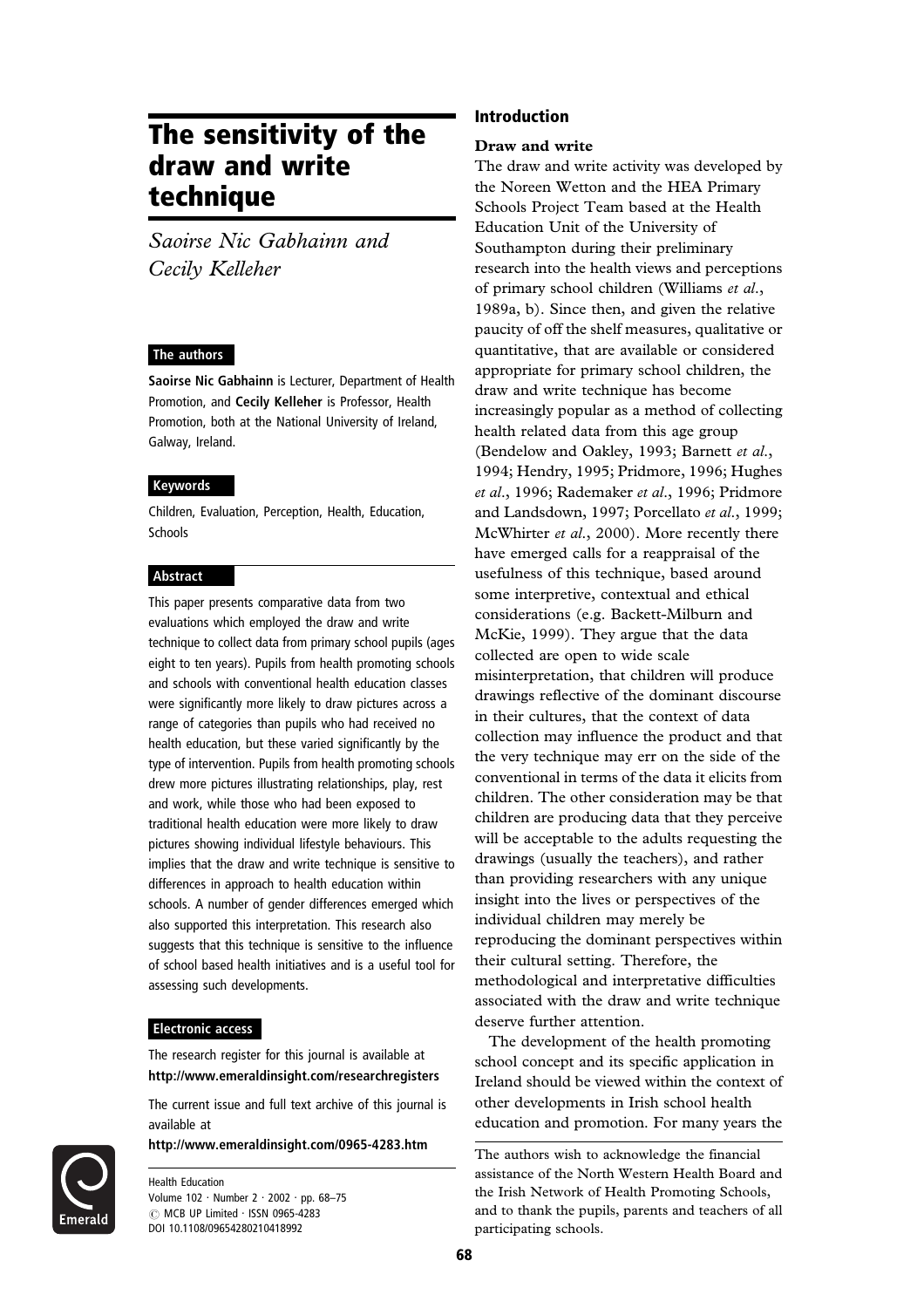impetus behind post-primary school health education came from individual school parents and teachers who saw the need to help pupils deal with what were considered to be new pressures facing adolescents. These focused on the topical issues of substance use, relationships and growth and development, and were in some cases supported by the Health Education Bureau, the Department of Health and the Department of Education. During this time, primary schools were expected to cover relevant topics under the physical education directives of the new curriculum (1970). At national level, both the Departments of Education and Health became increasingly interested in youth and school health education and supported the development of a considerable number of educational packages designed for use in these settings (e.g. Drink Awareness for Youth in 1989, Aids Education Programme in 1990, Action for Life in 1992, and the Substance Abuse Prevention Programme in 1993). A number of regional health boards have been involved in training teachers in new classroom methods required as well as in developing their own programmes with teacher packs, class plans and other resource materials. A more detailed chronology of this evolution can be found in Nic Gabhainn and Kelleher (1995). More recently the National Council for Curriculum and Assessment and the Department of Education have been discussing the potential role of what is now called social and personal health education (SPHE) and there are major pushes at local and national level for its inclusion on the curriculum of all schools. Informing this possible expansion has been the national health strategy in 1994 and the white paper on education in 1995.

# The NWHB programme for schools

The health education programme for primary schools of the North Western Health Board (NWHB) was first introduced to infant classes in 1990. Its objective is to provide health education to primary school pupils (aged 4-12) throughout the NWHB region of the Republic of Ireland. Consisting of pupils' workbooks, teachers' manuals, in-service teacher training and ongoing consultancy for schools, this programme was in effect an extension to younger groups of the earlier

lifeskills programme for post-primary schools, which had been introduced in 1981 (McLoone and McAuley, 1985; Nic Gabhainn and Kelleher, 1995, 2000).

Curricular materials have been designed by staff of the NWHB between 1989 and 1993 and were intended to be integrated into the school day. The materials have been designed around three broad themes: "Taking Care of Myself", comprising hygiene, food and nutrition, drugs, safety and growth and development; "Myself and Others", comprising self-esteem and relationships; and "Me and My World" comprising leisure and the environment. Specific content in each of these areas is presented by class group and each topic comprises both suggested classroom activities and cross-curricular links. Together the materials are intended to form a spiral curriculum suitable for pupils throughout their primary school careers.

Specialised teacher training is made available during the summer and on winter evenings throughout the school year. These courses cover the content of the materials and appropriate methodologies for teaching health education to primary school pupils. They also cover specific issues such as ensuring school level support for health education, the development of school policy on health issues and communication with parents. During the early stages of the programme, staff from the NWHB visited schools that were going to employ the materials in order to meet principals and teachers at least once during each term. During these visits they advise on all aspects of implementation including methodologies and liaising with community and parents groups. The schools programme of the NWHB is widely acknowledged as the most comprehensive and well resourced in the country.

# The Irish network of health promoting schools

The Irish health promoting school initiative began in Autumn 1992, when discussions were undertaken with relevant bodies, seminars were organised and the pilot schools invited to join the project. This development coincided with the decision by CE, EC and WHO to establish the ENHPS to encourage innovation and to disseminate good practice in health education and promotion. The Irish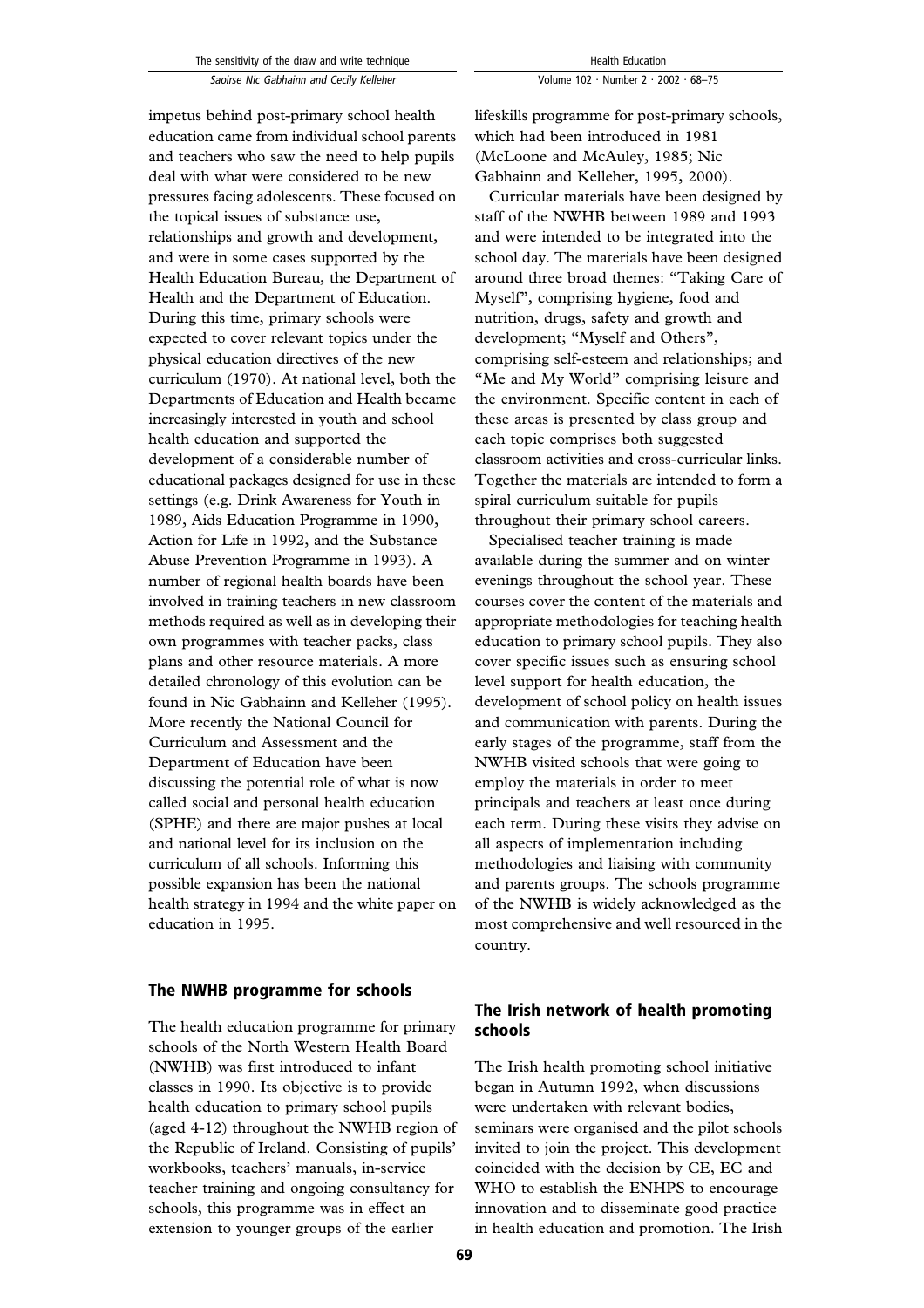network is supported by a steering committee. which represents the Department of Education, the Department of Health and the Marino Institute of Education. The support offered to the schools includes in-service meetings for parents, principals and coordinators of the member schools, summer schools for teachers, school visits, specialist in-service workshops and the provision of resource materials (Lahiff, 1995, 2000). The ten pilot schools (five primary and five postprimary) attended the first induction workshop in May 1993 and committed themselves to a three year pilot programme. The specific supportive activities undertaken by the national co-ordinators and individual school reports are detailed in the INHPS annual reports (Morrow, 1994; Lahiff, 1995, 1996). The health promoting school concept is a philosophy of whole-school development. Each school is conceived of as a unique social organisation addressing its own needs. Developments in the pilot schools reflect these differences. Each school identified its priorities using the framework of the social and health curriculum, school social and physical environment and links with home and community. Thus the overall approach is flexible and adapted to the specific situations of the individual schools.

## **Methodology**

#### Participants

The data reported here are drawn from two separate evaluation studies and from three groups of pupils. The NWHB group contains pupils drawn from schools who first adopted the health education programme for primary schools during the first two years of implementation (1990-1992), and these are labelled HED+. All pupils in 3rd and 4th class in these six schools were selected for inclusion. The comparison group comprises 3rd and 4th class pupils across five schools within the NWHB who had never received any health education at the time of data collection, and these are labelled HED-. The HPS group consists of 3rd and 4th class pupils attending the five primary pilot health promoting schools.

### **Measurement**

All schools were invited to complete a short questionnaire entitled the "Questionnaire for Health Promotion in Schools" (QHPS). The

## Volume 102 · Number 2 · 2002 · 68-75

QHPS was originally developed by Nic Gabhainn and Kelleher (1995) for use in the evaluation of the lifeskills programmes of the North Western Health Board. It contains three separate sections. The first section asks of the perceived performance of the school on 12 health promoting dimensions (HPS), the second elicits whether the school has formulated policy or is engaged in activity that would be recommended by the health promoting school concept (Policy). The third asks about organisational and structural aspects of the school.

Constructs employed in the first (HPS) and the second (Policy) sub-scales have been taken directly from the introduction to the teachers' manuals on the NWHB health education programme for schools and The Healthy School from Young and Williams (1989). The concepts assessed in the QHPS are also very similar to those outlined by Lahiff (1996) as key features of a health promoting school. The structural section asks about school size, number of pupils and number of teachers, proportion of rural and urban pupils, proportion of male and female pupils, the predominant language and religion in the school, whether teachers had received training in health education and the level of commitment to the health education programme (on a ten point scale from low to high). All three sections of the QHPS appeared acceptable to the schools and none reported difficulties in completion. Both sub-scales were analysed for internal reliability and all items in the HPS scale were included in the calculation of these co-efficients. Originally reported alpha co-efficients for all the NWHB primary schools were as follows: HPS scale 0.87, Policy scale 0.59 (Nic Gabhainn and Kelleher, 1995).

The draw and write procedures were employed with pupils in classrooms. This consisted of teachers asking pupils to draw pictures of all the things they do to "make me healthy" and "keep me healthy". These drawings were then coded according to a number of predetermined categories. In this case those used by Williams et al. (1989a) were adopted and will be discussed further below. It was comparatively straightforward for teachers to conduct, as it is a familiar classroom activity. The pupils were relatively free from constraint concerning what they draw and how they labelled their drawings and so it allowed an open ended, more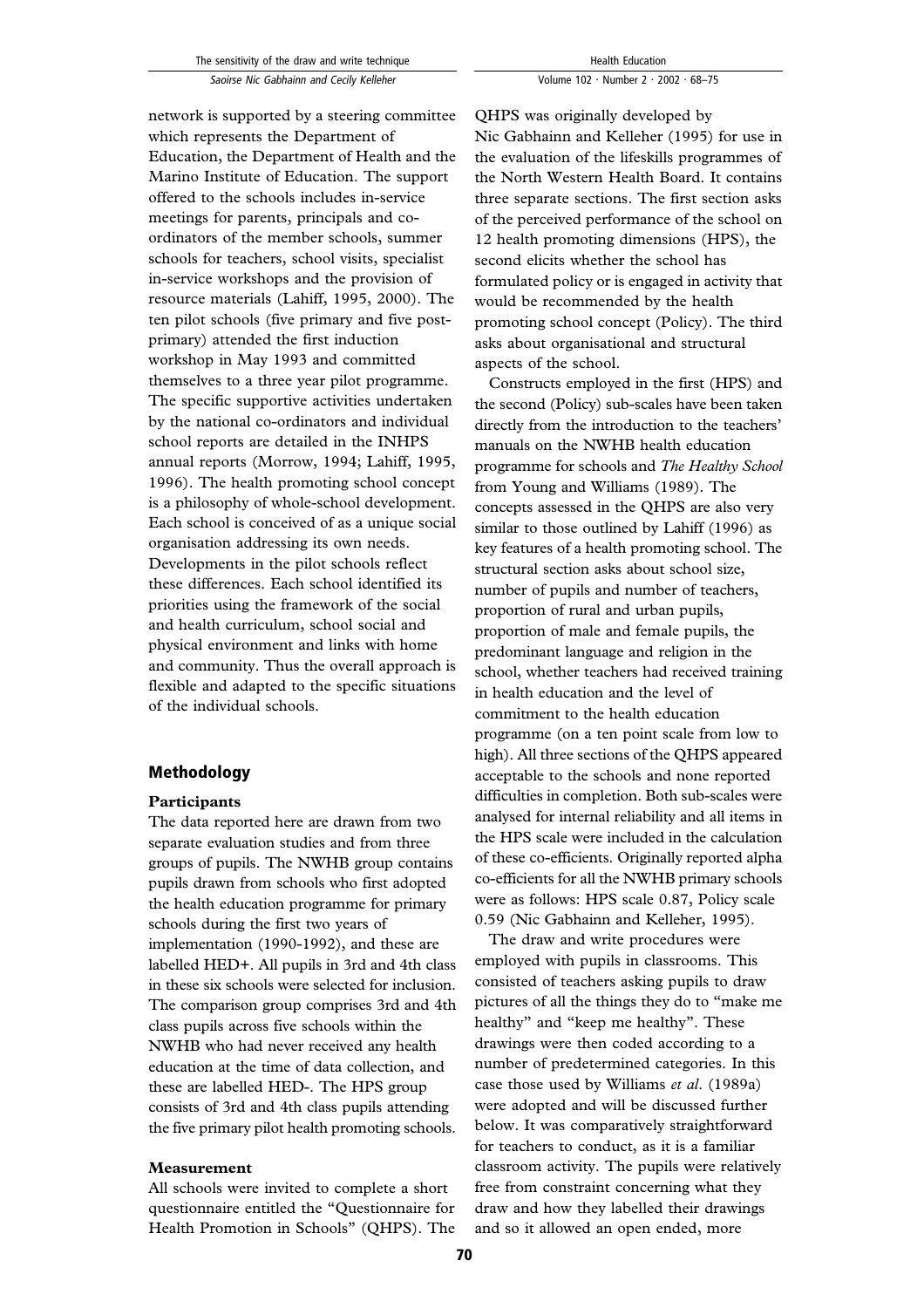#### Volume 102 · Number 2 · 2002 · 68-75

qualitative examination of their health knowledge and behaviours.

The draw and write pack, given to all primary schools consisted of:

- a covering letter to the principal describing the activity and asking them to elicit the help of the appropriate class teachers;
- more detailed letters to the class teachers explaining the purpose of the evaluation and requesting their assistance;
- a full description of the draw and write activity for the class teachers;
- a set of instructions for the activity, including permitted prompts and reminders, taken from Williams et al.  $(1989a);$
- sheets of A3 paper for drawing on, each of which also had a small box, for entering the pupil's age, gender, class (3rd or 4th) and the name of the school; and
- information sheets on the class to be completed by the teachers asking about absentees and the amount of health education given to the class, and freepost envelopes for returning drawings and information sheets to the research team.

The full text of all letters and instructions can be found in Nic Gabhainn and Kelleher  $(1995).$ 

### Procedure

Schools in the NWHB were approached initially by letter with a request to participate. All those who responded positively (92.5 per cent) were then sent the appropriate materials as detailed above. In each school, both HED+ and HED-, the materials were distributed to individual 3rd and 4th class teachers by school principals, who conducted the data collection within classrooms and posted returns. All five primary schools who were participants in the Irish network of health promoting schools were visited by the research team where various issues related to the review and evaluation of the Irish network were being investigated. Subsequently, the schools were requested to participate in the draw and write activity and comprised the HPS group.

### **Analysis**

In the NWHB, health education received was recorded according to that reported by the current class teacher, or the teacher who completed the class report form. From this, two main comparison groups were

constructed: pupils who had never been exposed to the health education programme of the NWHB, known hereafter as HED, and pupils who had been exposed during every year of their primary education thus far, known as HED+. Pupils from schools which were members of the Irish network of health promoting schools are labelled HPS.

A single researcher categorised each written description of a drawing from each pupil as to whether it reflected any of 14 separate health sustaining activities, whether it reflected a negative health message or whether it was simply an "inappropriate" response to the activity. Thus there were 16 categories, all of which stemmed from the original research employing this technique (Williams et al., 1989a). A number of different dependent variables were used in all subsequent analyses reflecting different perspectives on this categorisation process.

The individual written descriptions of the drawings were categorised into any of the individual categories, which were as follows:

- exercise;
- going to the doctor;
- food (eating and drinking);
- fresh air/outdoors;
- safety;
- hygiene;
- taking medication;
- negative health messages:
- playing;
- relationships with others;
- having/taking a rest;
- sleeping/going to bed early;
- dental care;
- temperature (keeping warm/cold enough);
- working/studying;  $\ddot{\phantom{0}}$
- nil or not appropriate.

In addition the total number of drawings submitted by each child and the total number of categories represented by each child not counting the negative, nil or not appropriate responses (positive categories) were included as dependent variables.

## **Results**

### **Response rates**

From the NWHB schools, data were returned from 179 pupils who had never been exposed to the health education programme of the NWHB,  $n = 87$  (3rd class)  $n = 92$  (4th class), known hereafter as HED-, as well as 187 pupils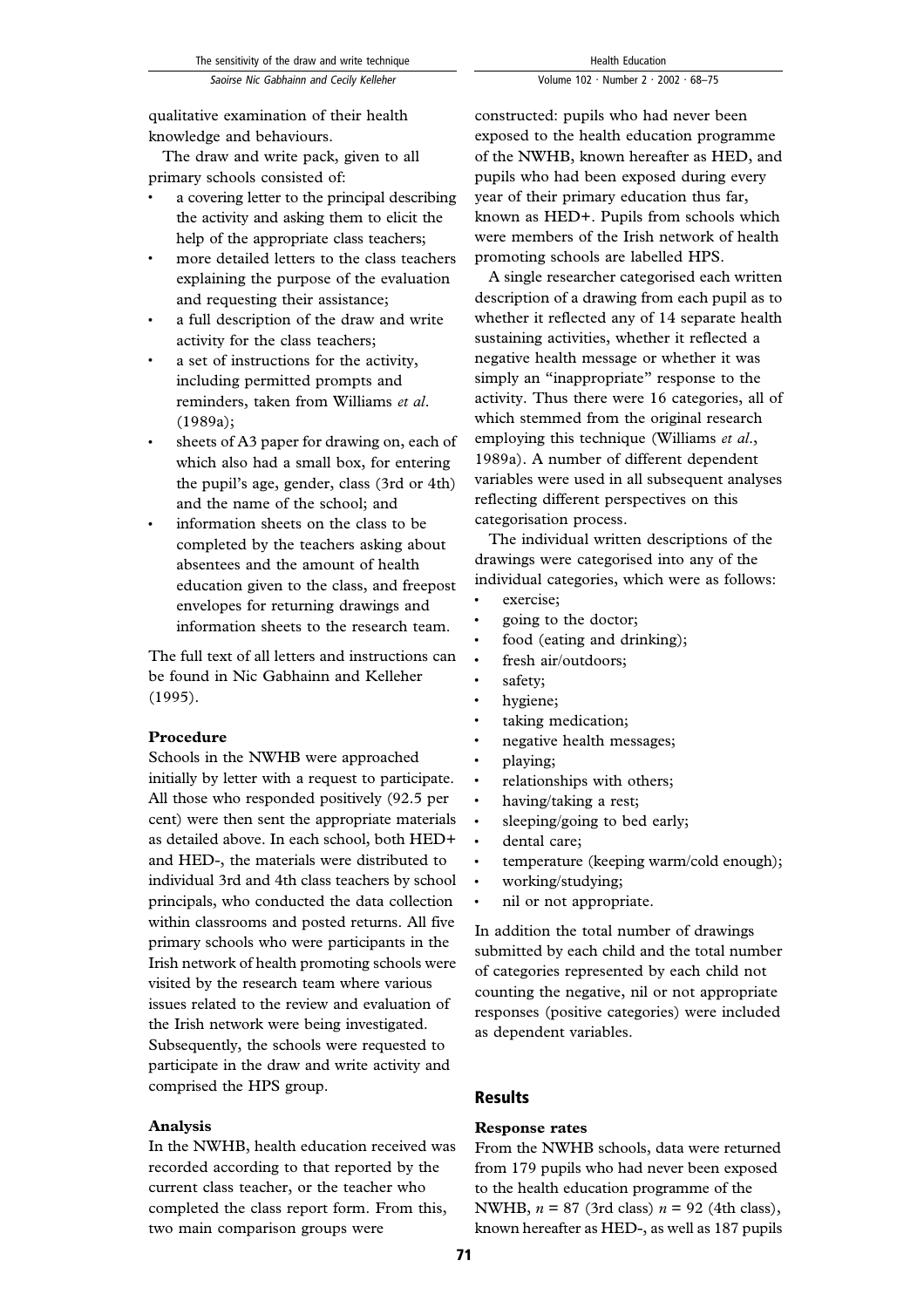who had been exposed during every year of their primary education thus far,  $n = 97$  (3rd class) and  $n = 90$  (4th class) known as HED+. This reflected 70 per cent of the schools who were requested to participate. In the HPS group, data were collected from 99 3rd class and 92 4th class pupils (total  $n = 191$ ), and these are labelled below as HPS, reflecting all pilot health promoting primary schools.

## Structural and socio-demographic characteristics

Schools in the three groups were compared on a series of school related structural factors (Table I). No significant differences emerged between them on number of pupils in the schools, number of teachers in the schools, proportion of pupils from rural backgrounds or the gender breakdown of pupils. Neither were any differences identified on agreement with the health promoting school concepts. However, *post-hoc t*-scheffes indicate that schools from the health promoting schools network reported significantly more health promoting school policies than the HED+ or the HED- schools.

At an individual level, there were no significant differences between the three types of schools in relation to the age or gender of pupils in the samples. The mean age ranges from 9.31 years to 9.58 years with standard deviations between 0.72-0.91. Pupils from all three groups were approximately 50 per cent female.

## **Group differences**

Table II presents, by group, the percentages of pupils returning drawings classified into the 16 main categories along with the mean number (standard deviation) of drawings submitted and the mean number (standard deviation) of categories covered by those drawings. The two intervention groups, HED+ and HPS, both

differ significantly from the comparison group across a number of the dependent variables, and these are signified in columns 3 and 4 of Table II. Significant differences are also found between the two intervention groups and these are found in the 5th column.

## **Gender differences**

It should also be noted that gender differences emerged within groups. Within the HED+ group, boys were significantly more likely (47.7) per cent) than girls (24.6 per cent) to draw pictures related to dental health ( $p < 0.01$ ), while in the HED- group, boys were significantly less likely (12.5 per cent) than girls (26 per cent) to draw such pictures ( $p < 0.05$ ), indicating a clear gender by programme interaction. Also within the HED- group, boys were less likely ( $p < 0.001$ ) to draw pictures which were categorised as food related (boys 73.1 per cent; girls 96.1 per cent), or to draw sleep related pictures (boys 4.8 per cent; girls 18.2 per cent),  $p < 0.01$ . Gender differences emerged for the same categories within the HPS group. HPS girls were significantly more likely ( $p < 0.001$ ) to draw pictures related to food (82.1 per cent) as compared to HPS boys (59.4 per cent), and were more likely ( $p <$ 0.05) to draw sleep related drawings (26.3 per cent) compared to boys in the same schools (14.6 per cent). Also within the HPS group, girls were more likely to draw safety related pictures (22.1 per cent) compared to HPS boys  $(7.3$  per cent),  $p < 0.01$ . As Table III shows, in both the HPS group and the HED- group, girls were more likely to draw more pictures overall and to cover more positive categories.

# **Discussion**

These data were not collected a priori to test the sensitivity of the methodological technique,

Table I The means and standard deviations of various school characteristics by group

|                                      | $HED +$ |        |        | $HED -$ | <b>HPS</b> |        |
|--------------------------------------|---------|--------|--------|---------|------------|--------|
| Characteristic/school type           | Mean    | SD     | Mean   | SD      | Mean       | SD     |
| No. of pupils                        | 232.67  | 200.51 | 222.00 | 121.35  | 258.20     | 194.86 |
| No. of teachers                      | 9.67    | 8.07   | 8.40   | 4.67    | 11.20      | 10.64  |
| Proportion from rural backgrounds    | 66.67   | 45.02  | 47.60  | 35.76   | 65.60      | 44.24  |
| Percentage male                      | 49.17   | 11.58  | 51.60  | 35.39   | 52.20      | 3.49   |
| <b>Agreement with HPS statements</b> | 45.00   | 9.25   | 41.80  | 5.50    | 37.80      | 5.76   |
| Number of HPS policies*              | 7.33    | 1.75   | 6.00   | 1.75    | 13.80      | 2.17   |
| Commitment to health education       | 7.80    | 2.77   | 4.00   | 2.16    | 7.67       | 1.37   |
| Note: $* p < 0.001$                  |         |        |        |         |            |        |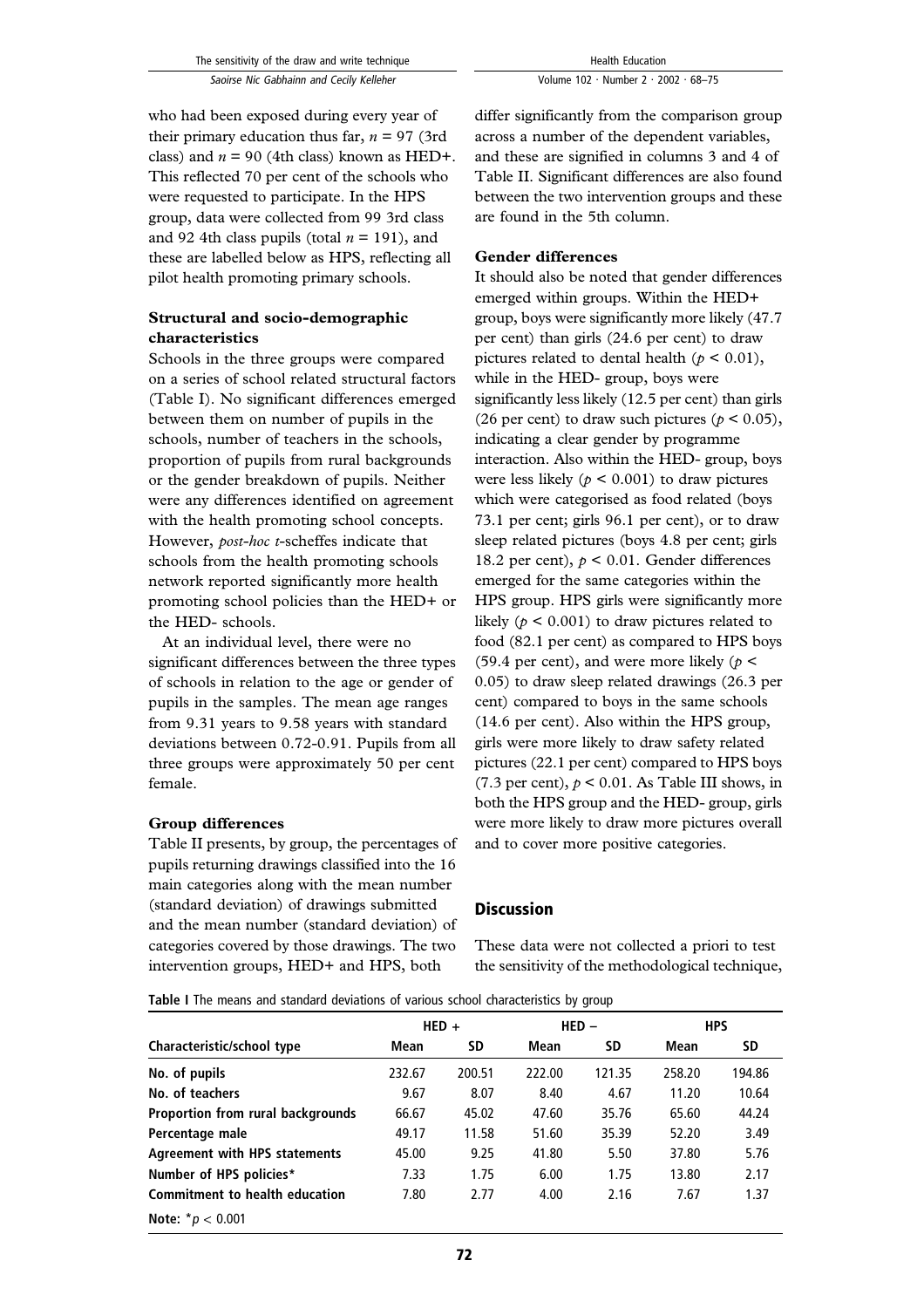| Saoirse Nic Gabhainn and Cecily Kelleher |  |  |  |
|------------------------------------------|--|--|--|
|------------------------------------------|--|--|--|

Volume 102 · Number 2 · 2002 · 68-75

| Category                             | HED+             | $HED -$     | <b>HPS</b>      | HPS/HED+  |
|--------------------------------------|------------------|-------------|-----------------|-----------|
| Food                                 | $90.7*$          | 82.6        | 70.7            | ***       |
| <b>Exercise</b>                      | 86.8             | 85.9        | $72.8**$        | *         |
| Dental care                          | $30.2**$         | 18.5        | 35.6***         | <b>NS</b> |
| <b>Safety</b>                        | $43.4***$        | 15.8        | 14.7            | ***       |
| Sleep                                | 28.0***          | 10.3        | $20.4***$       | ΝS        |
| <b>Relationships</b>                 | 1.1              | $\mathbf 0$ | $27.2***$       | ***       |
| Play                                 | 6.6              | 4.9         | $25.1***$       | ***       |
| <b>Doctor</b>                        | 1.6              | 1.6         | 2.1             | NS.       |
| <b>Fresh Air</b>                     | 10.4             | 9.2         | 13.1            | <b>NS</b> |
| <b>Hygiene</b>                       | 2.2              | 1.1         | 46.6***         | ***       |
| <b>Medication</b>                    | 1.1              | 1.1         | $10.5**$        | ***       |
| <b>Negative</b>                      | 15.4             | 14.1        | $22.0*$         | <b>NS</b> |
| Rest                                 | 2.7              | 2.2         | $7.9**$         | $\star$   |
| <b>Temperature</b>                   | 1.6              | 1.6         | 2.6             | <b>NS</b> |
| Work                                 | 6.0              | 3.8         | $15.2**$        | $***$     |
| Nil                                  | $31.3***$        | 17.9        | $27.2**$        | <b>NS</b> |
| <b>Mean number of drawings</b>       |                  |             |                 |           |
| submitted (sd)                       | 6.68 $(3.52)$ ** | 5.98(3.16)  | 8.30 (6.32)***  | **        |
| Mean number of positive              |                  |             |                 |           |
| categories covered (sd) <sup>a</sup> | 3.28 $(1.60)$ ** | 2.53(1.39)  | 3.86 (2.39) *** | *         |
| Ν                                    | 187              | 179         | 191             | N/A       |

| Table II Percentages of pupils submitting drawings across categories by group |  |  |  |  |
|-------------------------------------------------------------------------------|--|--|--|--|

Notes: <sup>a</sup>Number of positive categories covered means that the categories of negative, nil and not appropriate were removed for the purposes of this set of analyses. \*p < 0.05; \*\*p < 0.01; \*\*\*p < 0.001. These indicate where significant differences are found between groups

Table III Means and standard deviations of number of drawings received per child and categories covered by group and gender

| Group                                                                                                                        | <b>HPS</b>  |           |       |           | $HED -$     |           |       |      |
|------------------------------------------------------------------------------------------------------------------------------|-------------|-----------|-------|-----------|-------------|-----------|-------|------|
| Gender                                                                                                                       | <b>Boys</b> |           | Girls |           | <b>Boys</b> |           | Girls |      |
|                                                                                                                              | Mean        | <b>SD</b> | Mean  | <b>SD</b> | Mean        | SD        | Mean  | -SD  |
| Number of drawings per child                                                                                                 | 3.73        | $2.15*$   | 4.54  | 2.72      | 2.33        | $1.25***$ | 3.26  | 1.50 |
| Number of positive categories per child                                                                                      | 3.43        | $2.06*$   | 4.30  | 2.63      | 2.18        | $1.24**$  | 3.04  | 1.45 |
| <b>Notes:</b> $*$ $\sim$ 0.05; $*$ $*$ $\sim$ 0.001. These indicate where hoys drew significantly fewer pictures and covered |             |           |       |           |             |           |       |      |

drew significantly fewer pictures and covered significantly fewer categories than girls

and this paper presents data collected during two separate evaluation studies (Nic Gabhainn and Kelleher, 1995, 1998). Nevertheless, the comparability of the data sets is notable. Although it was not possible to randomly assign schools to conditions or to construct a control group, the characteristics of the schools and pupils in the three groups are very similar. The only measured difference between the groups is the higher level of perceived positive attitudes to health promoting school dimensions which was found among the health promoting primary schools. In itself, this could be interpreted as validating the appropriateness of the school classification, rather than being seen as a source of non-equivalence between groups.

The differences between the two intervention groups (HED+, HPS) and the comparison group (HED-) separately suggest the benefits associated with each intervention and indicate that either intervention conferred an advantage over none. Those who were exposed to traditional health education were more likely to draw and write about pictures categorised as food, safety, dental care and sleep, as well as drawing and writing more individual pictures/words and covering more positive categories with those pictures and words (i.e. those that were not negative, nil nor inappropriate). These are the standard lifestyle issues associated with traditional health education in general as well as the specific materials of the NWHB health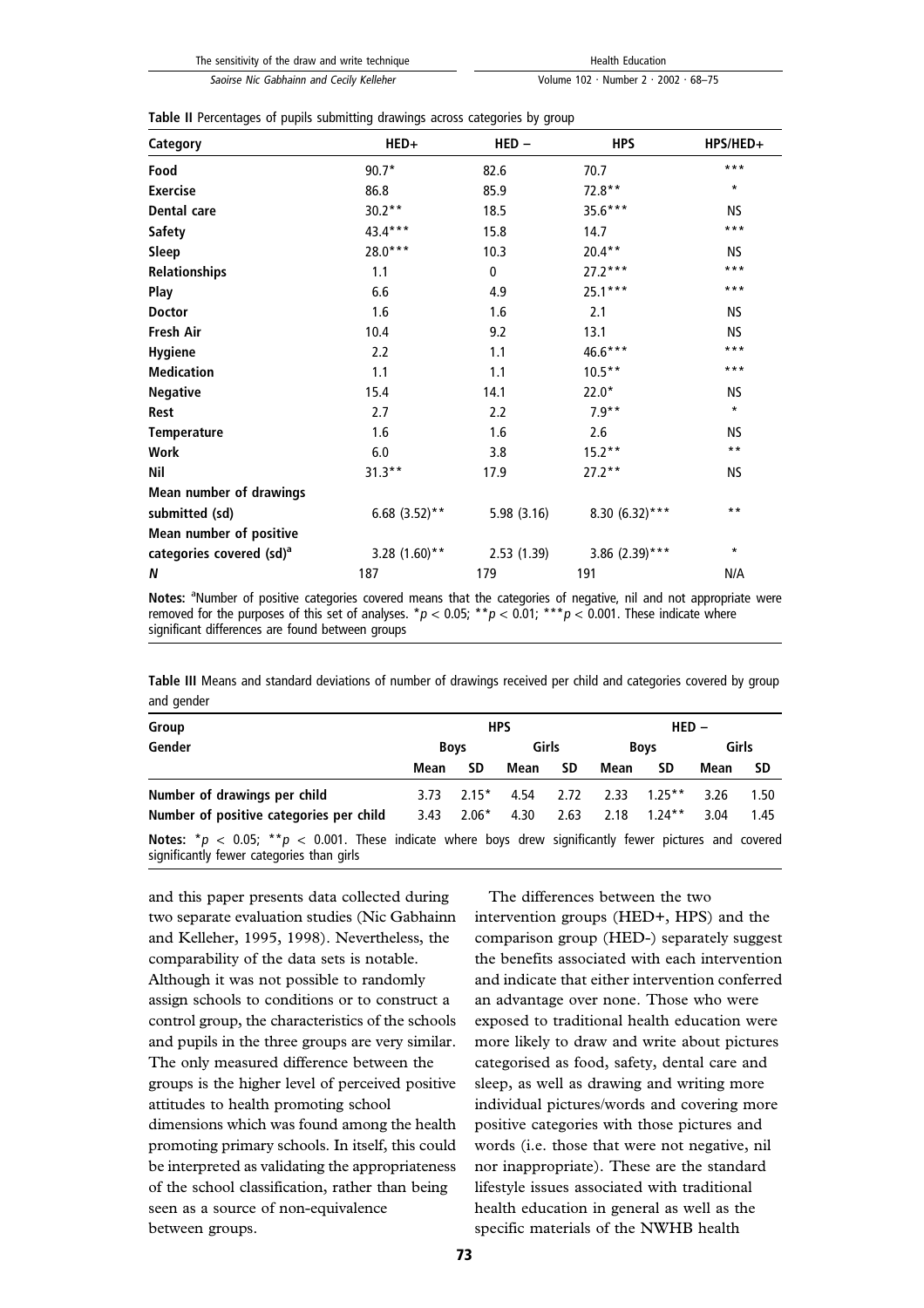education programme for primary schools. Pupils in the health promoting primary schools submitted more pictures/words in many categories than the comparison pupils. These comprised dental care, sleep, relationships, play, hygiene, medication, rest and work. These pupils also submitted more overall and covered more categories. Pupils from health promoting primary schools were less likely to draw and write about pictures related to exercise. While there is some overlap between these two patterns, in relation to dental care and sleep, the categories of relationships, play, rest and work are clearly associated with the principles of the health promoting school and the way the concept has been operationalised in Ireland. The focus in Ireland has not been on the introduction of a health education curriculum, rather on a modelling of health sustaining activities involving the fostering of good relationships and a more holistic perspective on factors influencing health of pupils, teachers, parents and the community in its widest sense. The increased number of submissions which were categorised as hygiene is not necessarily an anomaly, as drawings depicting a cleaning-up of the physical environment would have been coded into this category and thus is likely to account for this difference. More tenuously, the increased number of drawings and writings which were negative, reflecting a negative health message, such as do not smoke or do not drink, which were found among the health promoting schools group may also reflect the lack of emphasis on the health education curriculum, but in any case is a finding which deserves further investigation. The same argument could explain the increased number of submissions related to medication, which may reflect a residual emphasis on the biomedical model of health.

The gender specific analyses indicate where, in the comparison group, girls are more likely to draw and write more pictures and thus cover more categories (or indeed vice versa), they also appear to be more aware of certain issues, such as sleep, dental health and food as related to health. A number of these differences are also found in the HPS group, suggesting that these gender differences are not influenced by the health promoting school intervention. This is perhaps not surprising, given that these are key lifestyle issues which would not

necessarily be addressed in the context of a health promoting school, and indeed they mirror gender differences identified in the original research with this technique (Williams et al., 1989a). That the gender differences found in the comparison group are not found in the NWHB intervention group (and even the reversal of order found for dental health) suggest that the more traditional approach to health education may influence such gender differences in relation to these lifestyle issues among children. It should be noted that this pattern of programme by gender interaction is very similar to that found with the post-primary NWHB children (Nic Gabhainn and Kelleher, 2000), and is a key issue to be considered by programme planners, particularly in relation to single gender classrooms and male health education teachers.

While Backett-Milburn and McKie (1999) suggest that it is likely that children will produce drawings representing the dominant discourses surrounding them, in this case, such activity would not be considered a disadvantage. While the data presented here should not be taken as a benchmark against which to assess Irish children or to compare them with their British or European counterparts, it is the very context in which they have been produced which is of interest. These data illustrate that the technique is indeed sensitive to those differences in culture at the school level. That there are relative differences across children of the same gender within the same classrooms and children who have been exposed to different interventions is in itself of interest. It would be expected that these differing interventions would be reinforced by teachers (albeit while using the same language and classroom props to collect the data) and indeed the adoption and subsequent regurgitation of these during the data collection process could be interpreted as some evidence of success with the potential to influence perceived social norms even if actual behaviour change remains more elusive. In the context of criticisms of this technique, it is relevant to bear in mind that the current approach borrows directly from that of Williams et al. (1989a) and acknowledges the potential for misinterpretation of the data collected. In this case, therefore, no attempt has been made to interpret the drawings produced, beyond the